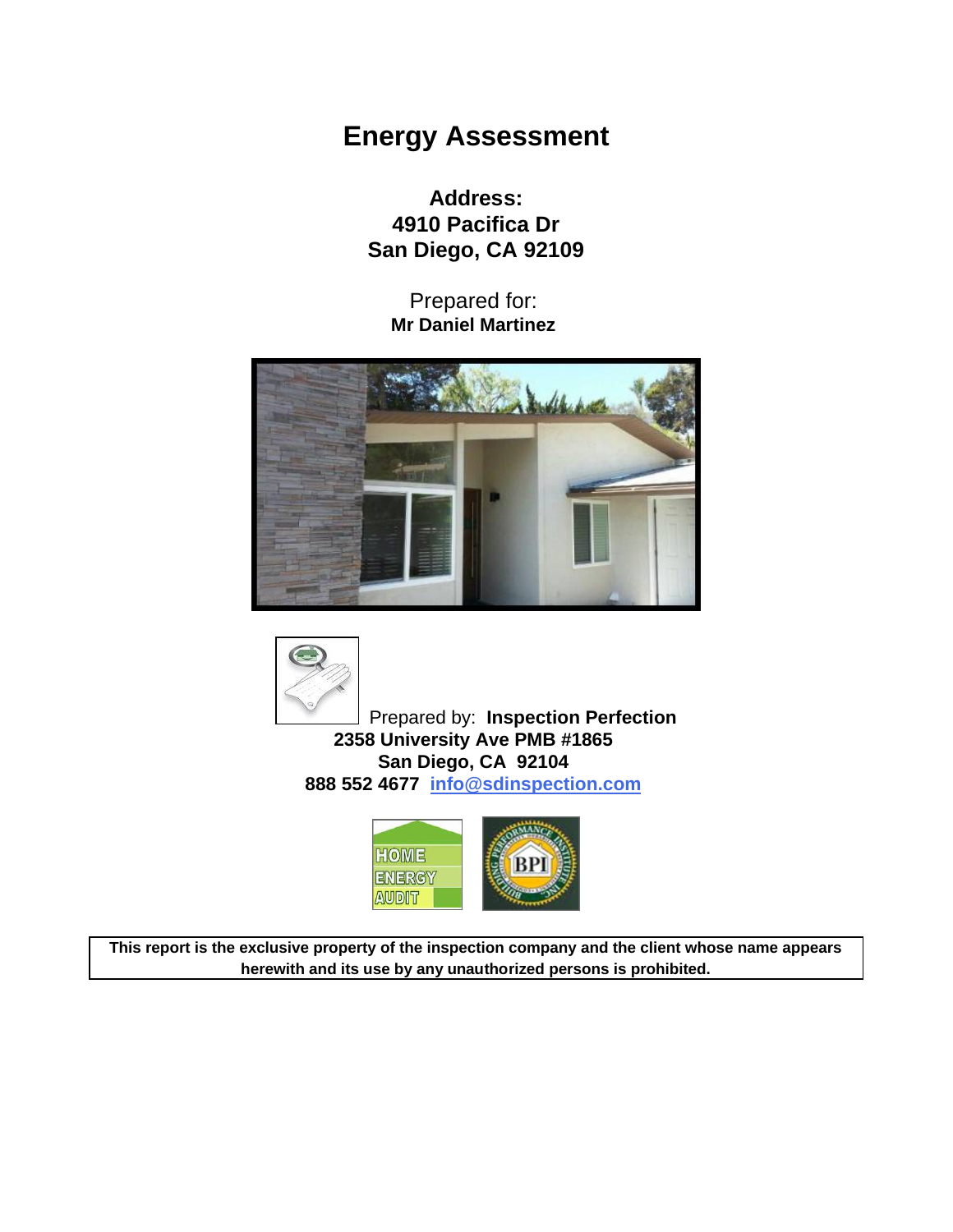



# **ENERGY ASSESSMENT**



This provides fundamental information that determines this dwellings energy efficiency. Energy Efficiency impacts utility costs, comfort and health & safety issues. Inefficient dwellings will lead to higher utility costs and comfort issues.

The assessment will include conditions and recommendations. There are incentives available for energy efficiency improvements from local, state and federal programs.

This energy assessment covers diagnostic testing, inventory of energy appliances and evaluation of the envelope.

It is recommended to request history of energy utility costs. A 12 month history will help identify seasonal fluctuations in utility costs.

#### **GENERAL INFORMATION**

#### **EE Impact**

Climate location, orientation and age will affect energy use to maintain comfort.

#### **Location**

In San Diego County, dwelling located in a cooler climate area will have some demand on heating and minimal on cooling. This would result in lower energy costs.

#### **Orientation**

It's important to understand the impact of the dwelling' s orientation of the home and the affect of specific rooms:

- **North** facing walls will have no sun heat radiation. These areas may be prone to moisture issue with lack adequate drying from sun radiation.

- **East** facing walls may experience sun comfort issues during the morning period.

- **South** & **West** facing walls may experience prolong comfort issues from sun radiation well into the evening.

Dwelling street orientation faces **North, East,** Based on orientation, the following room(s) may experience comfort issues**: Living rooms and master bedroom.**

#### **Age**

1960-1978 - Dwellings built prior to this period lack energy codes minimums. Insulation in attic, walls and crawlspace were not required.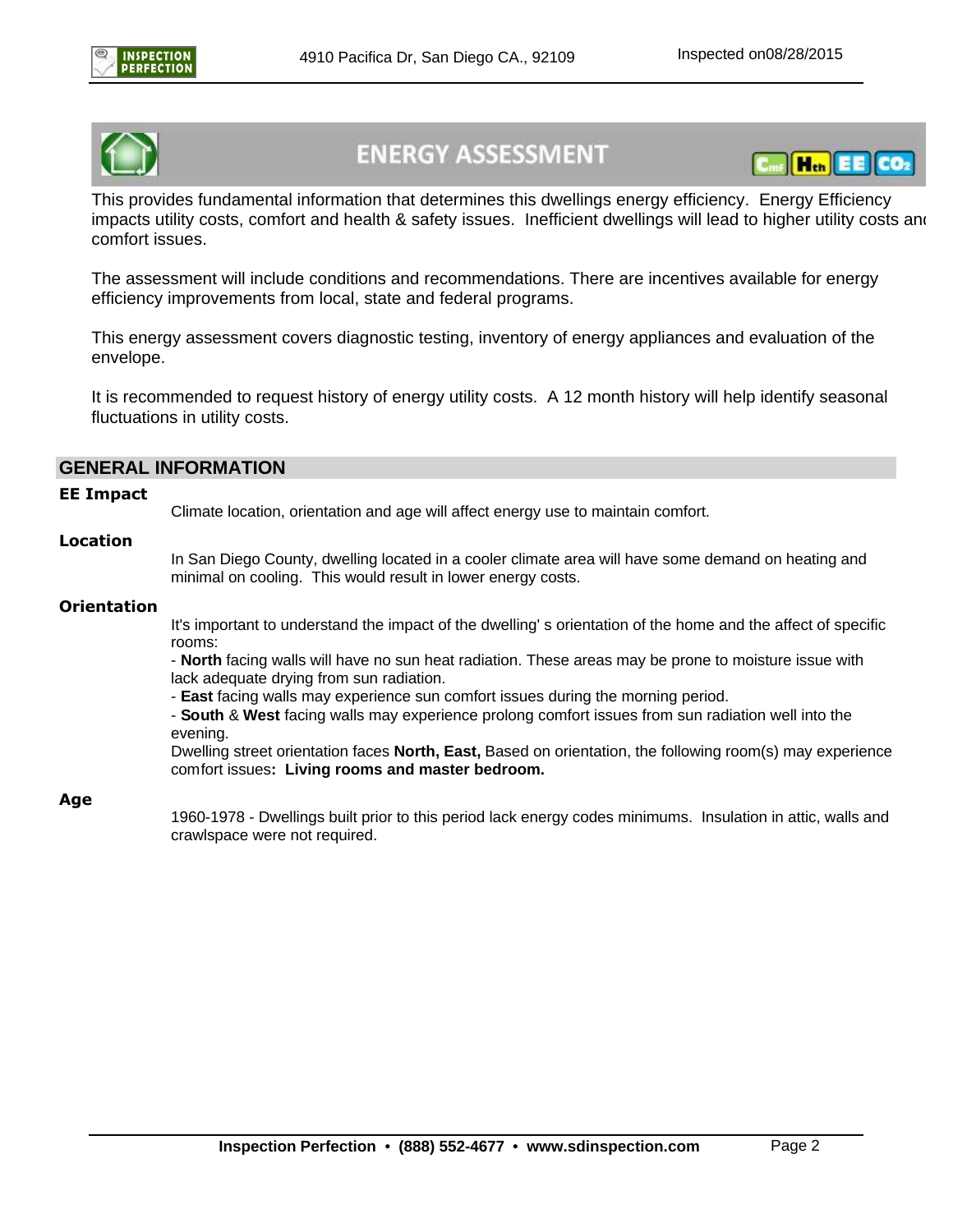

## **ENVELOPE**



Envelope defines the outer shell of the dwelling that provides thermal and moisture protection. This includes exterior siding, windows, insulation, air tightness, foundation, roof & attic. Attic ventilation is included in this section. Insulation and its condition plays a vital role in energy efficiency & comfort. Attic and crawlspace insulation conditions are evaluated.

## **AIR SEALING**

#### **EE Impact**

Older dwellings lack air tightness. This creates drafty air infiltration of outside air and pollutants to permeate inside. Heating and cooling is lost and wasted. Moderate leakage can be noted with older single pane windows. All exterior doors should be properly weather-stripped.

Newer buildings require air tightness that will require fresh air to enter mechanically.

#### **Exterior Doors/Hatches**

**Front Door,** Damaged, deteriorated or no weather-stripping. **Exterior Door** - Noted weather-stripping. Appears serviceable, **Attic hatch,** Attic hatch should be insulated. Recommend to make air-tight to reduce air leakage.





Noted air gap

#### **Recessed Canned Lights**

Noted recessed canned lighting. Some of the lighting fixture appears new. These models minimize air leakage and allows direct contact with insulation improving energy efficiency. .



#### **Assessment**

**Recommend** to weatherstrip all doors/hatches that access exterior, attics or unconditioned areas like garage. This will minimize air leakage, improve indoor air quality and minimize CO potential.

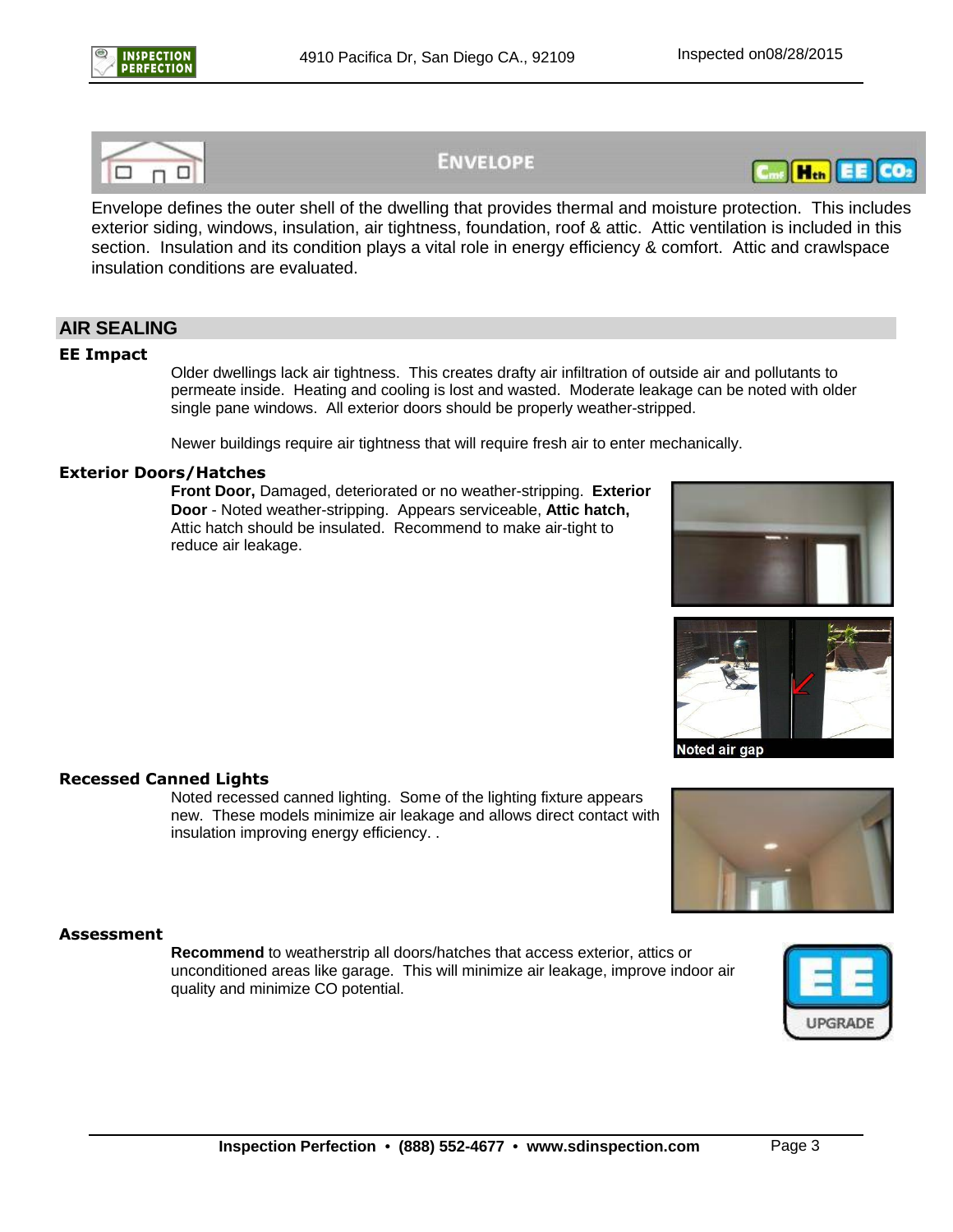

#### **INSULATION**

#### **EE Impact**

Insulation provides major benefits towards energy efficiency. Insulation effectiveness comes from multitude of air pockets that is a poor transfer of heat. To be effective, insulation must be fully fluffed with no compressions. It must also be continous with no exposure to the inner wall or ceiling.

Insulation when properly installed, provides an effective thermal boundary for the living areas when installed in the attic, outer walls and crawlspaces. This will lower energy costs and comfort.

Homes built before 1978 may not have insulation inside exterior walls. Insulation in attic may suffer from settling, displacement and bypass reducing it's effectiveness.

**Attic**

**Type** - No insulation noted. Proper installation of insulation to increase the energy efficiency of the house is recommended.



#### **Assessment**

**Recommend** to install and maximize the amount of insulation to improve the energy efficiency and comfort to the dwelling.



#### **Wall - Outer**

Due to the large area of insulation in the outer walls, the condition of insulation places a major role in energy efficiency. These conditions cannot be determined in the home inspection. The following is general information based on the time of construction. These conditions can change in repairs or remodeling over time.

- Pre 1978: No insulation required
- 1979 93: R11
- 1994 2014: R13
- $-2014 + :$  R15+

Time of construction did not require insulation installation. Lack of insulation inside walls will have moderate comfort issues and poor energy efficiency.

#### **Type**

No insulation noted. Checked a minimum of two locations. Proper installation of insulation to increase the energy efficiency of the house is recommended.

Walls were scanned with thermal imaging camera. Noted high levels of heat/cooling response indicating a lack on insulation.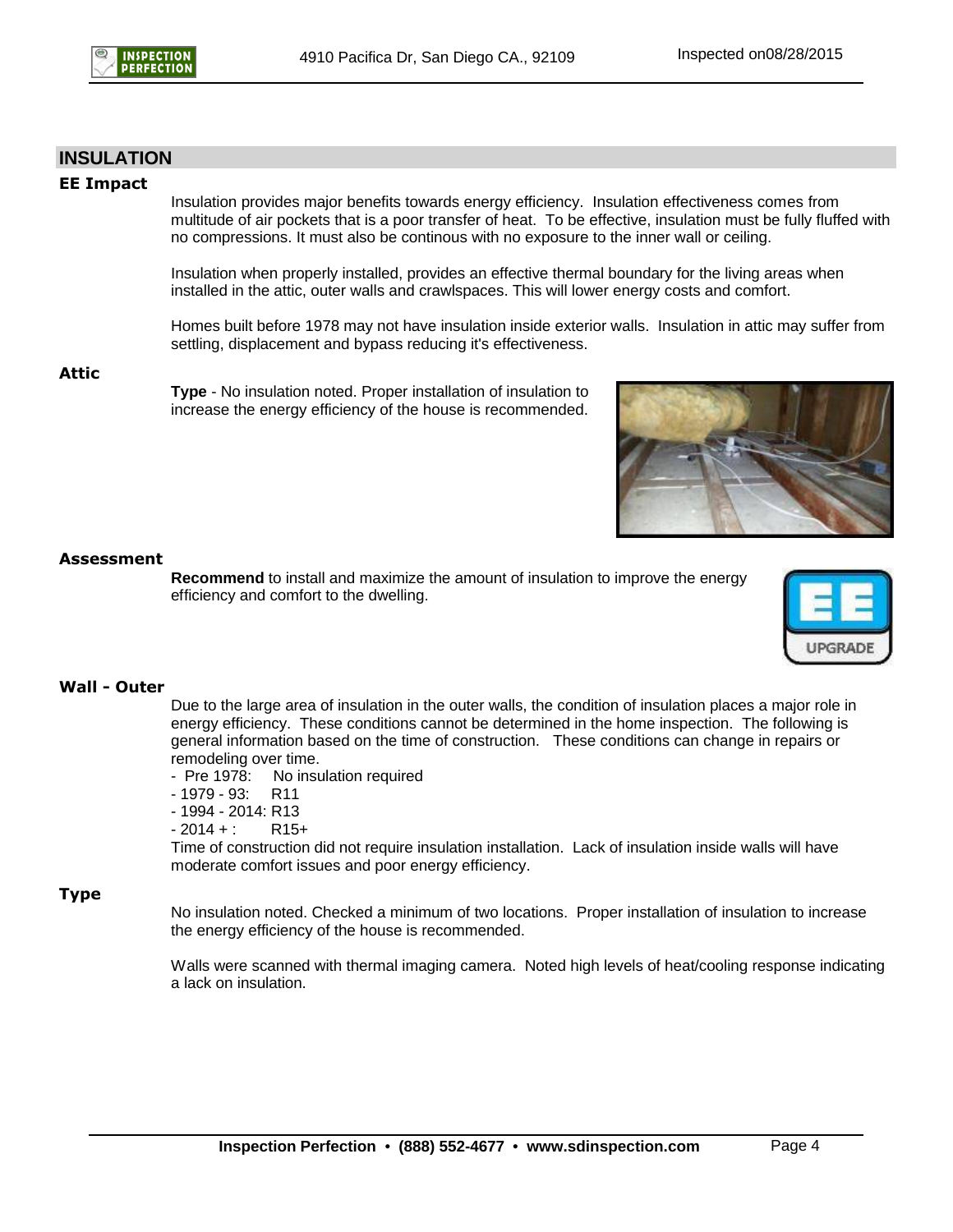

Sample walls were scanned with thermal imaging camera. Noted high levels of heat response indicating a lack on insulation.



**UPGRADE** 

#### **Foundation**

Slab.

| <b>WINDOWS</b>   |                                                                                                                                                                                                                                                               |
|------------------|---------------------------------------------------------------------------------------------------------------------------------------------------------------------------------------------------------------------------------------------------------------|
| <b>EE Impact</b> | Windows have a negative impact on a dwelling's energy efficiency. Orientation and shading significantly<br>impacts overall energy efficiency performance. To meet stringent EE guidelines, they must be dual<br>panel, Low U-factor and high solar heat gain. |
| <b>Type</b>      | Noted some single pane.                                                                                                                                                                                                                                       |
| Assessment       | Recommend to upgrade to Low E dual pane windows.                                                                                                                                                                                                              |

## **ATTIC VENTILATION**

#### **Vents**

None.

## **Blower Door Assessment**

Blower door tests for home air leakage between outdoor & indoor conditioned area. Leaky (drafty) dwelling creates multiple problems. High leakage will loose conditioned air (heat/cooling) leading to higher energy costs. It also can draw in outside air that may contain outside pollutants creating an enviromental hazard.

## **House Blower Door Pressure Test**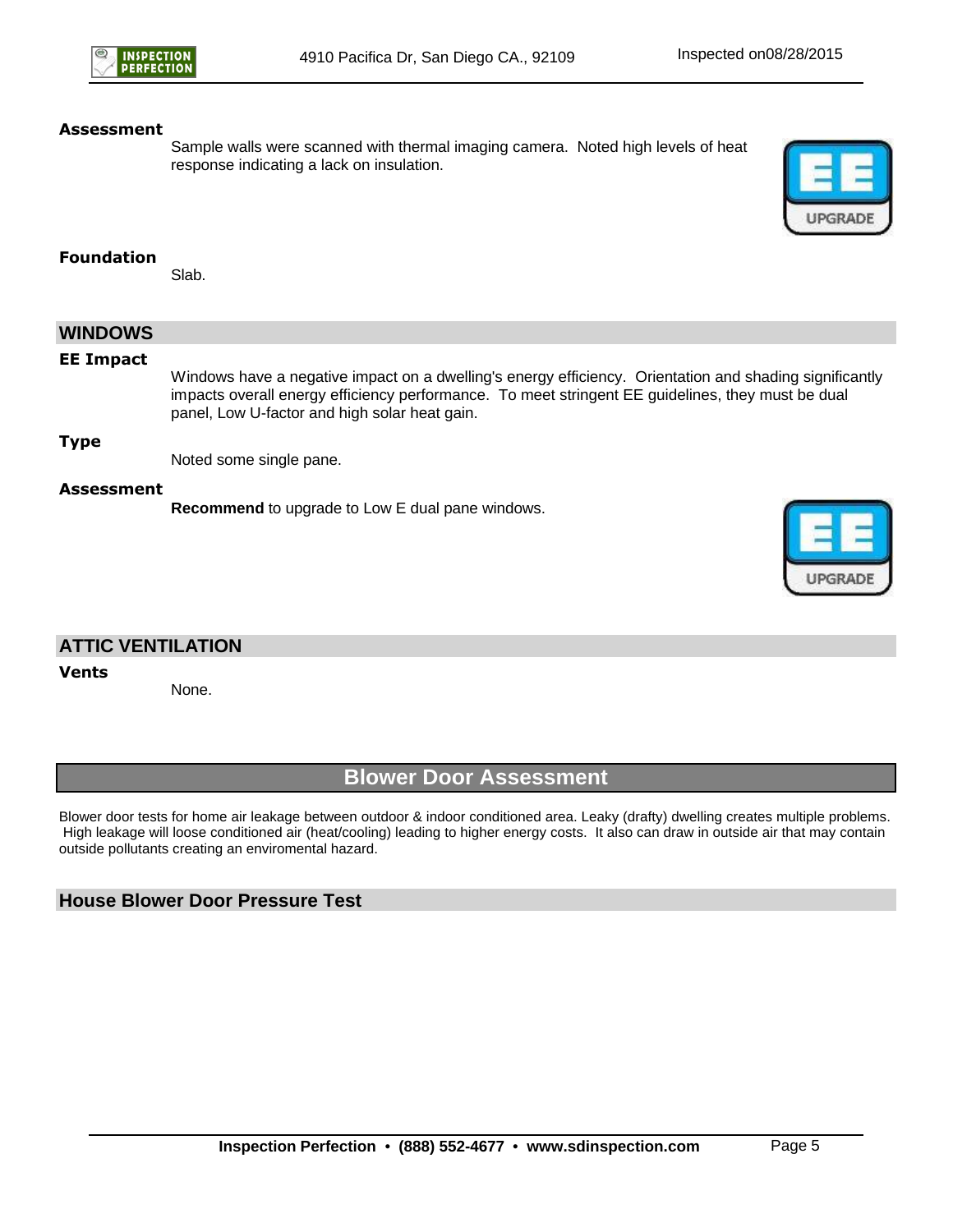#### **Test**

Target is based on minimum airflow requirements determined by cubic capacity of conditioned area.

Dwelling tested at 153 cubic feet/min at 50pa (pressure), Target is 2,765 Cubic feet/min. Leak Ratio. Ratio percentage is -83 % over target.





#### **Assessment**

Tight - Test indicates house is air tight and should have mechanical means of ventilation.



Dwelling is considered by standards, lacks sufficient air for habitability. Hazards could exist when combustion appliances are present or adjacent to living areas. **It is recommended to install mechanical ventilation system.**

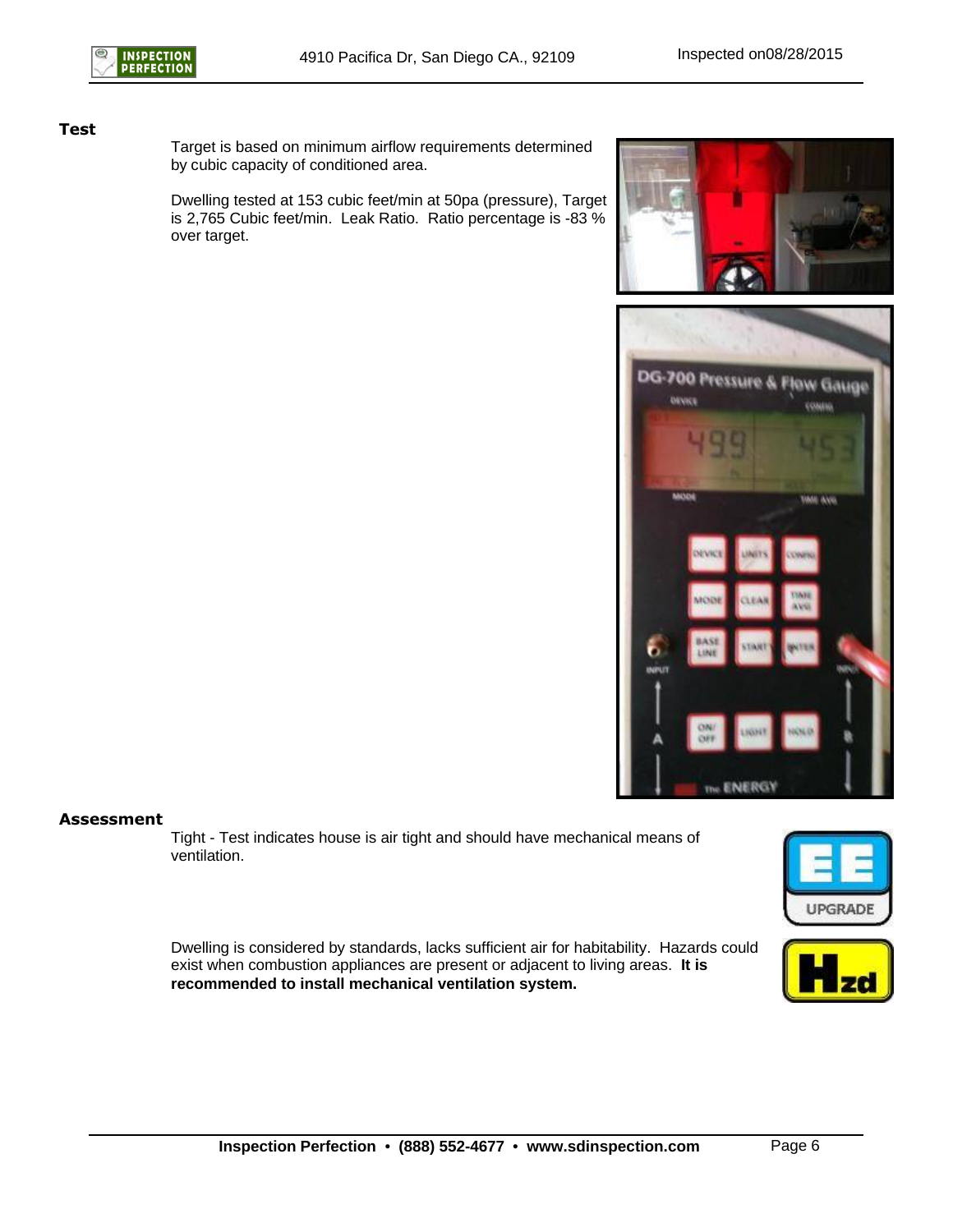



## **HEATING, AC, DUCTING**



Central heating and cooling systems provide primary comfort to your dwelling. These systems are also a major portion of energy costs. Avg. 46% of energy costs. These systems have constant improvements in energy efficiency that increases their cost effectiveness. Rising utility costs, comfort and sustainability are driving demand for high energy efficient systems.

#### **HEATING**

**Fuel**

Natural Gas or propane.

**Type**

Central - Draft Assist unit has an fan to optimize air through the heat exchange.



#### **Assessment**

Appears serviceable.

#### **AIR CONDITIONING**

#### **EE Impact**

Air conditioning systems will seasonally increase utility costs during high temperature months. Energy efficiency is measured by Seasonal Energy Efficiency Rating (SEER). A SEER rating of 13 is 30% more efficient vs. SEER 10. The following are minimum standards of SEER ratings at the time of installation. 1993 - min. SEER 10 2005 - min. SEER 13 2015 - min. SEER 14

The refrigerant system needs to be calibrated and monitored to assure optimum energy efficiency.

**Type**

Condenser.

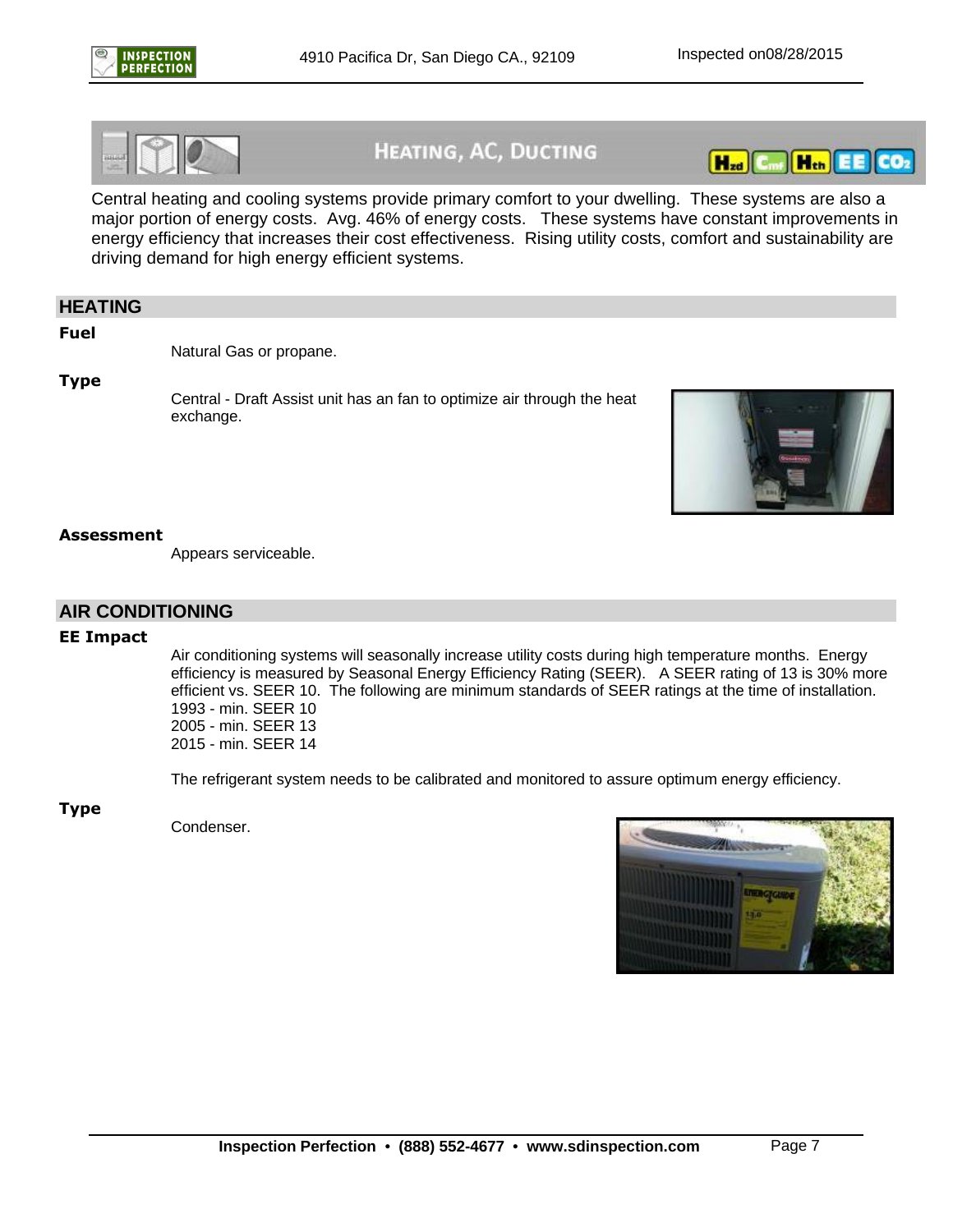SEER rating is estimated to be 13 based on label or age of unit.

Unit can be further optimized for efficiency. **Recommend** further evaluation to measure airflow, wattage/CFM and refrigerant charge.



### **DUCTING**

#### **EE Impact**

The duct system can lead to excessive loss of energy efficency through leakage of conditioned air into unconditioned areas (attic, crawlspace). CEC advises an average of 30% leakage. New standards require 6% or less leakage and highly insulated.

#### **Type - Supply**

Mix of flex and rigid ducting. Also noted un-insulated ducting.



**Uninsulated ducting** 

#### **Assessment**

Noted paper-backed ducting assembly that may contain asbestos. We are prohibited from pressure testing ducting system as a health precaution. These portions of ducting will need to be properly remediated.



#### **Type - Return**

Original design uses building cavity usually below the furnace. The return path may also use a chase between floors or wall cavities.

#### **Assessment**

**Recommend** replacement ducting supply and return system. New flex ducting systems have high insulation (R6) and must reduce leakage to 6% or below.

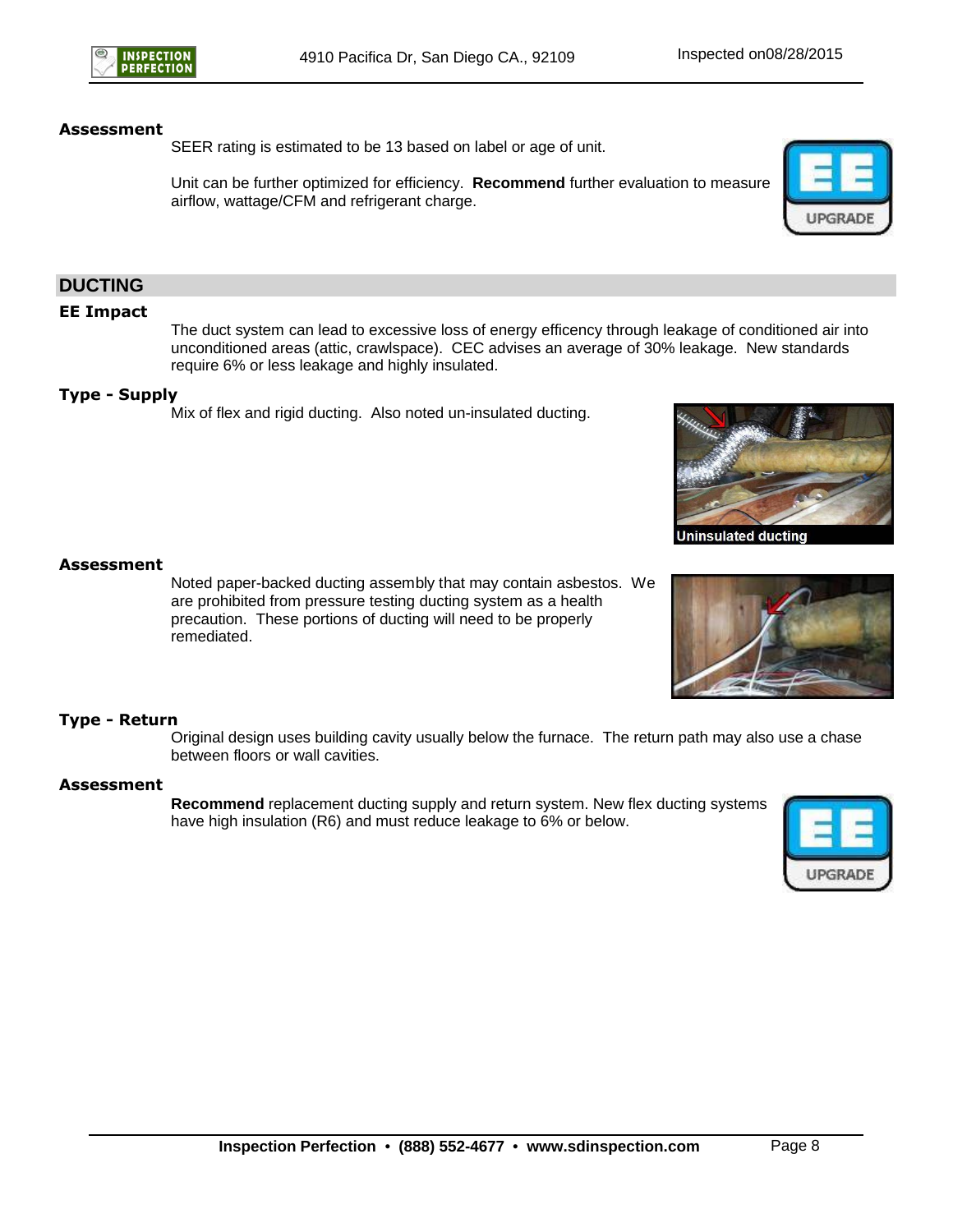

## **Ducting Assessment**

Duct testing evaluates the air tightness of the ducting system between the supply and return registers. High leakage looses costly conditioned air (heating/cooling) into unconditioned area like attic or crawlspace. Calif state averages 30% leakage in older designs.

### **DUCT PRESSURE TEST**

#### **Results**

Noted asbestos on ducting boots. Per EUC program testing is prohibited due to hazard potential. Use default of 28% over target.

#### **Assessment**



**Very Leaky** - Ducting is leaky that results in loss of conditioning that should be corrected.



**WATER HEATER** 



Water heaters are shared appliances that are always on-demand mode. Avg. 14% of energy costs. Efficiency is based on demand, standby loss and distribution contribute to energy consumption. Water heaters use an Energy Factor(EF) rating to measure efficiency. Estimate life is 10-15 years. Recommend to replace unit with EnergyStar, condensing or on-demand (tankless) water heaters when they near or beyond estimated life.

## **WATER HEATER Fuel** Natural Gas or propane. **Location** Outside - Unit is located outside the dwelling eliminating any potential backdraft/CO hazard. **Type**

On Demand (tankless) - Offers lower energy costs with on-demand heating. High EF of .92. Units must be flushed annually.

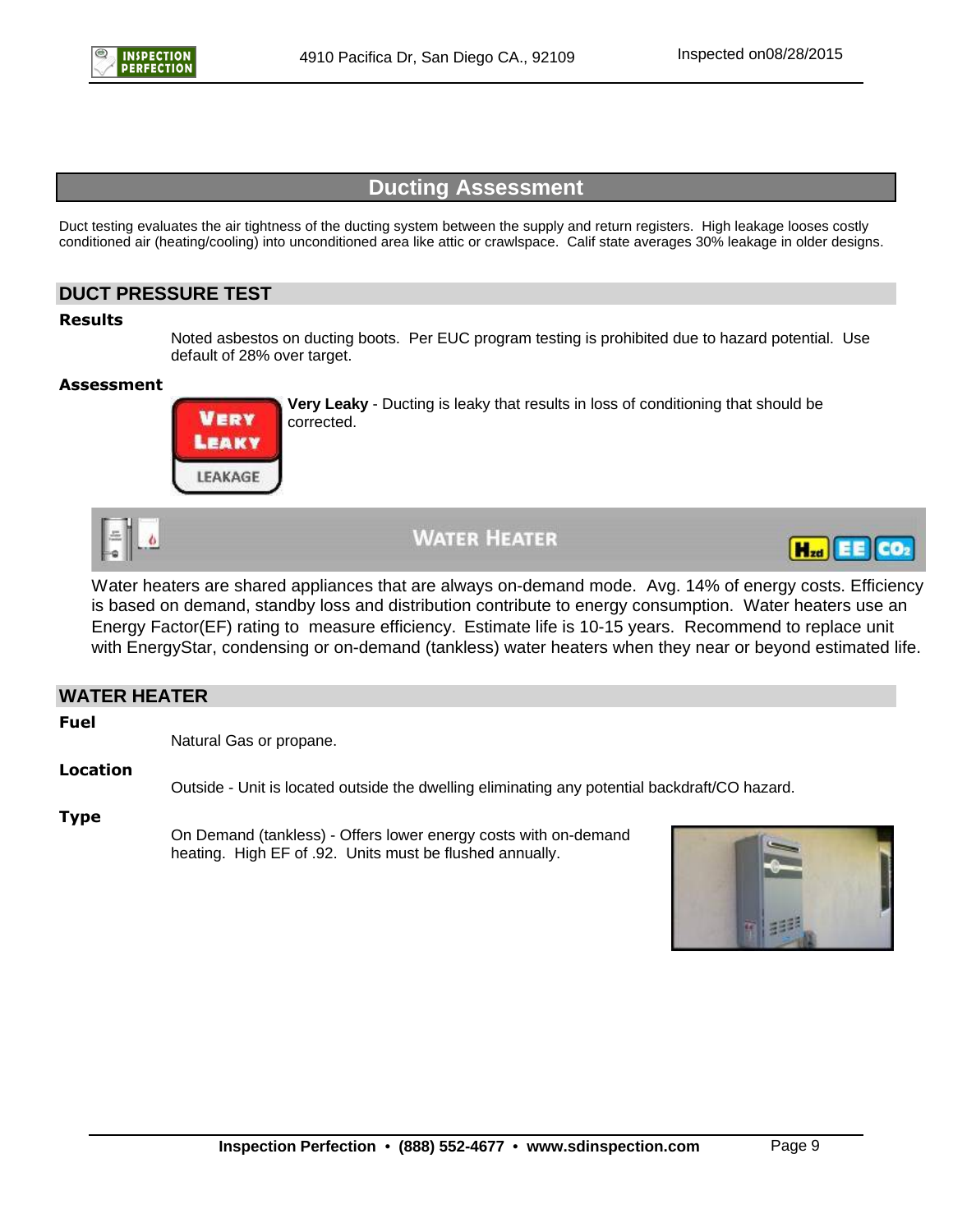

Appears serviceable.

Recommend to insulate all accessible piping to reduce distribution energy loss.



 $H_{zd}$ 



## **APPLIANCES, LIGHTING**

Old appliances have little energy efficiency. Avg. 25% of energy costs. New EnergyStar refrigerators can be 5x more efficient saving several hundred dollars a year. EnergyStar Clothes washers & dishwashers are also more efficient at conserving water.

Incandescent lights are phasing out, poor efficiency, short life and emit heat. LED lighting uses a 75% less energy, lasts 25x longer and emits negligible heat. Sensor (light/occupancy) controllers improves efficiency. Older recessed canned lighting shared with attic may have moderate levels of air

leakage.

#### **APPLIANCES**

#### **EE Impact**

Refrigerator ten years or older lack energy efficiency. New Energystar refrigerators can be 5x more efficient saving several hundred dollars a year. Dishwashers and clothes washers - Older models may lack energy efficiency and waste water. Estar rated clothes washer improve energy efficiency by a minimum of 20% and water conservation by 35%

#### **Kitchen**

**Refrigerators** - Appears to be a newer model.

#### **Clothes W/D**

**Clothes Washer** - Appears to be a newer model. Noted Energy Star rated appliances. **Clothes Dryer** - Energy Fuel - Natural Gas or propane.

#### **Assessment**

**Refrigerator** - Newer model and/or Energy Star rated, **Clothes Washer** - Newer model and/or Energy Star rated.

#### **LIGHTING**

#### **EE Impact**

When compared to incandescent, LED lighting uses a 75% less energy, lasts 25x longer of power, and emits negligible heat. Sensor (light/occupancy) controllers manage energy efficiency further.

#### **Type**

Noted incandescent, CFL and LED lighting.